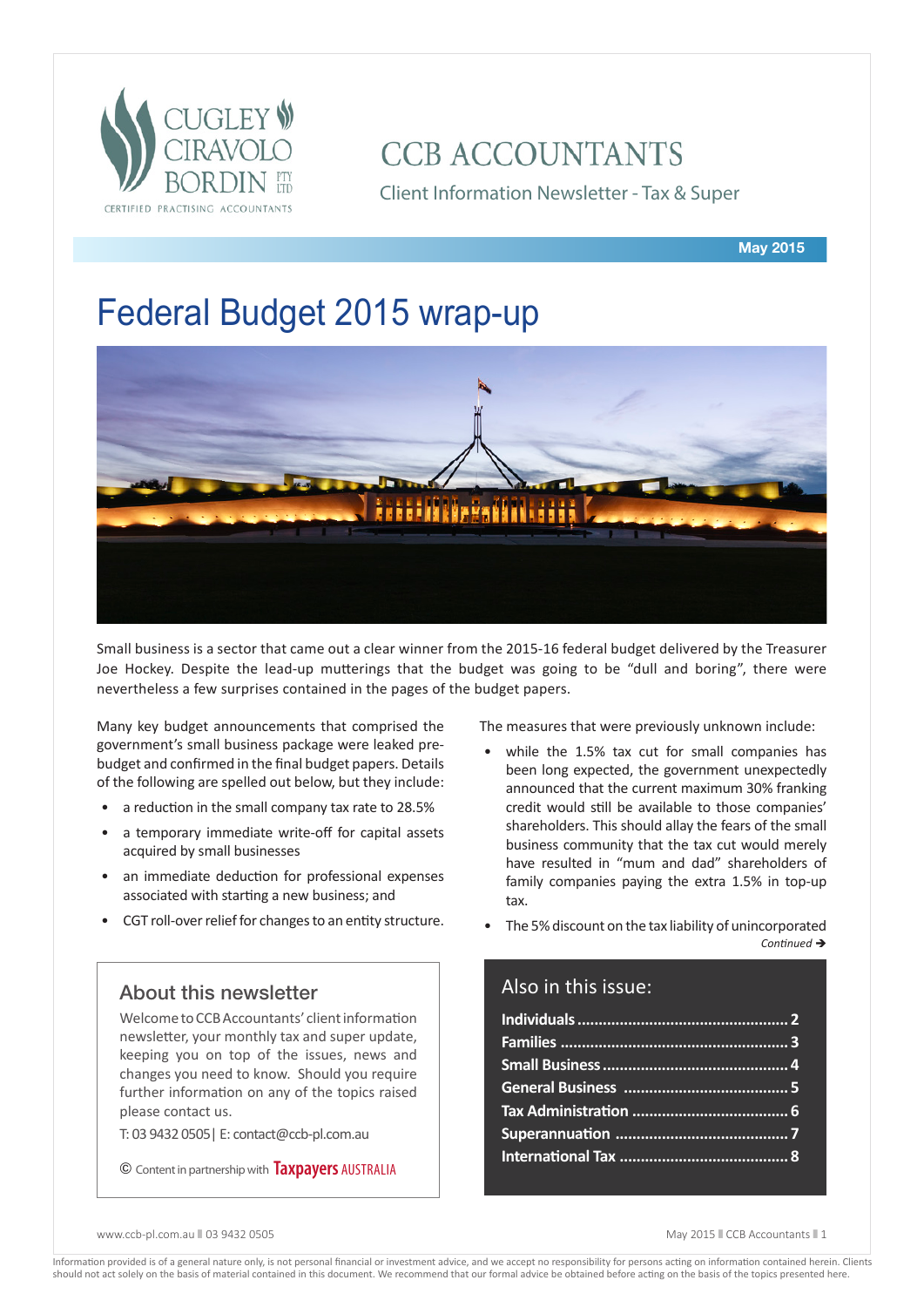small business entities was largely unanticipated. This caters for the vast majority of small businesses that are not companies. The budget papers were silent as to whether an individual who receives income from a trading trust is entitled to this discount. The devil will be in the detail once draft legislation is released.

The \$20,000 threshold for the immediate write-off of capital assets is much higher than the \$10,000 cap that has been widely speculated in recent weeks. The benefit however has a time limit, and only applies until June 30, 2017.

The budget contained a proposal for a so-called "Netflix tax" (that is, extending the GST to digital products and services imported by consumers in Australia). However, another rumoured GST change, to decrease the GST exemption threshold of \$1,000 that applies to purchases of imported goods, did not make an appearance.

The Treasurer's touted "Google tax" was also a notable absentee. In its place, the government plans to implement an anti-avoidance rule specifically directed towards very large multinationals. Other anti-avoidance announcements aimed at the same taxpayers illustrate intentions to "combat multinational tax avoidance".

As promised, there were no new changes for superannuation and some adjustments for pension entitlement tests. There were few other notable budget impacts for personal taxation. The budget announcement which will have the most significant impact on middle Australia is the child care reform package.

# **Individuals**



#### **Personal tax rates**

Personal tax rates will not change, and the 2% Temporary Budget Deficit Levy for taxable incomes over \$180,000 will not be extended. The budget confirmed that the levy will, as expected, cease at the end of the 2016-17 income year.

#### **Work related car expenses**

The government announced its intention to change the methods of calculating work related car expense deductions from the 2015 16 income year. The "12% of original value method" and the "one third of actual expenses method", which are used by less than 2% of those who claim work related car expenses, will be removed.

The "cents per kilometre method" will be modernised by replacing the three current rates based on engine size with one rate set at 66 cents per kilometre to apply for all motor vehicles, with the Commissioner of Taxation responsible for updating the rate in following years. The "logbook method" of calculating expenses will be retained. These changes will not affect leasing and salary sacrifice arrangements.

#### **Medicare levy thresholds**

The government will increase the Medicare levy lowincome thresholds for singles, families and single seniors and pensioners from the 2014 15 income year, to take account of movements in the consumer price index (CPI) so that low income taxpayers generally continue to be exempted from paying the Medicare levy.

Specifically:

- for singles, the threshold will be increased to \$20,896
- for couples with no children, the threshold will be increased to \$35,261 and the additional amount of threshold for each dependent child or student will be increased to \$3,238
- for single seniors and pensioners, the threshold will be increased to \$33,044.

### **Higher Education Loan Program (HELP) – recovery from overseas debtors**

The government will extend the HELP repayment framework to debtors residing overseas. From 2016-17, HELP debtors residing overseas for six months or more will be required to make repayments of their HELP debt if their worldwide income exceeds the minimum repayment threshold at the same repayment rates as debtors in Australia.

### **Zone Tax Offset to exclude 'fly-in fly-out' and 'drive-in drive-out' workers**

The government will exclude "fly-in fly-out" and "drivein drive-out" workers from the Zone Tax Offset (ZTO) where their normal residence is not within a "zone". This measure will take effect from 1 July 2015.

### *Continued*  $\rightarrow$

2  $\parallel$  CCB Accountants Nav 2015 2009 13 2009 13 2009 13 2009 13 2009 13 2009 13 2009 14:30 2009 14:30 2009 14:30 2009 14:30 2009 14:30 2009 14:30 2009 14:30 2009 14:30 2009 14:30 2009 14:30 2009 14:30 2009 14:30 2009 14:30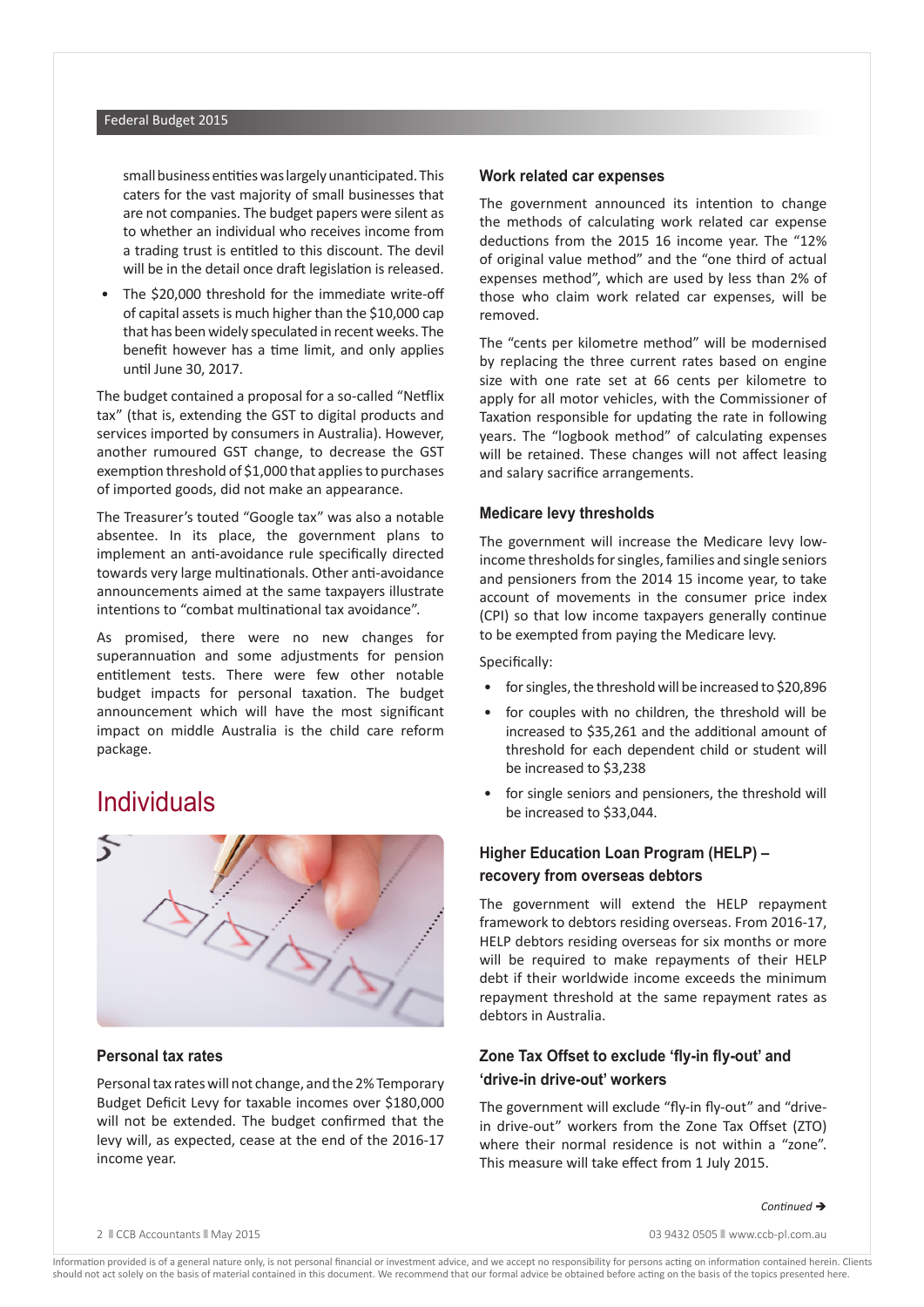The ZTO is a concessional tax offset available to individuals in recognition of the isolation, uncongenial climate and high cost of living associated with living in identified locations. Eligibility is based on defined geographic zones.

Currently, to be eligible for the ZTO, a taxpayer must reside or work in a specified remote area for more than 183 days in an income year. According to the government, it is estimated that around 20% of all claimants do not actually live full-time in the zones. Many of these are FIFO workers who do not face the same challenges of remote living that the ZTO was designed to address.

Those fly-in fly-out workers whose normal residence is in one zone, but who work in a different zone, will retain the ZTO entitlement associated with their normal place of residence.

# Families



### **Child care measures**

The government announced a child care package, which includes the following measures.

#### *i. New Child Care Subsidy*

A new single Child Care Subsidy (CCS) will be introduced from July 1, 2017 for changes to the existing child care payments. The CCS will replace the current child care fee assistance provided by the Child Care Benefit, Child Care Rebate and the Jobs, Education and Training schemes. Child Care Fee Assistance payments which will cease on June 30, 2017.

Specifically, under the CCS:

- families meeting an "activity test" with annual incomes up to \$60,000 (based on 2013-14 income) will be eligible for a subsidy of 85% of the actual fee paid, up to an hourly fee cap
- the subsidy will taper to 50% for eligible families up to annual income of \$165,000
- the CCS will have no annual cap for families with annual incomes below \$180,000. For families with annual incomes of \$180,000 and above, the CCS will be capped at \$10,000 per child per year
- the income threshold for the maximum subsidy will be indexed to the CPI with other income thresholds aligned accordingly
- eligibility will be linked to a new activity test to better align receipt of the subsidy with hours of work, study or other recognised activities
- the hourly fee cap in 2017-18 will be set at \$11.55 for long day care, \$10.70 for family day care, and \$10.10 for outside school hours care. The hourly fee caps will be indexed to CPI.

*Note: In 2017-18, the family income thresholds will be \$65,710 (maximum subsidy), \$170,710 (minimum subsidy) and \$185,710 (application of the annual cap of \$10,000). The annual cap will be indexed to CPI from July 1, 2018.* 

#### *ii. Interim Home Based Carer Subsidy Program*

A new Interim Home Based Carer Subsidy Program will subsidise care provided by a nanny in a child's home from January 1, 2016.

The pilot program will extend fee assistance to the parents of approximately 10,000 children. Families selected to participate will be those who are having difficulty accessing child care with sufficient flexibility (such as nurses, shift workers, police, etc). Support for families will be based on the CCS parameters, but with a fee cap of \$7.00 per hour per child.

#### *iii. Child Care Safety Net*

The government will provide additional funding from 2015-16 to provide targeted support to disadvantaged or vulnerable families to address barriers to accessing child care. The assistance will be provided through the Child Care Safety Net, which consists of three programs:

**Additional Child Care Subsidy (ACCS).** The ACCS will provide additional assistance to supplement the Child Care Subsidy for eligible disadvantaged or vulnerable families.

**Inclusion Support Program (ISP).** The new ISP will assist families with children with additional needs to access child care. The ISP will provide more funding for services to get the necessary skilled staff and equipment to support children with special needs.

**Community Child Care Fund (CCCF).** The CCCF will provide grants to child care services to improve access to child care in disadvantaged communities, increase the supply of child care places in areas of high demand

www.ccb-pl.com.au || 03 9432 0505 May 2015 || CCB Accountants || 3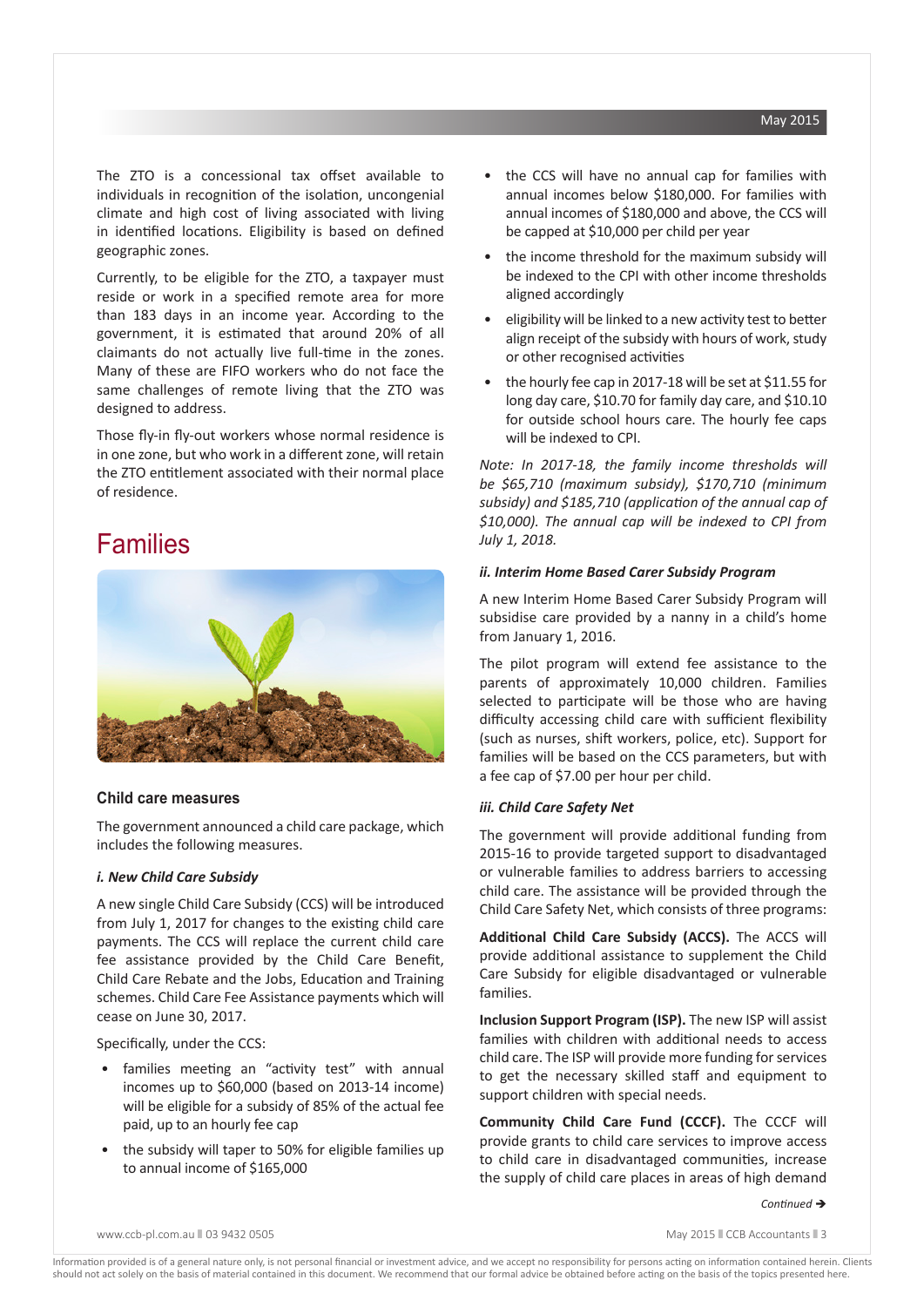#### Federal Budget 2015

and low availability, and improve affordability for low income families in areas where the average fees are greater than the CCS fee cap.

#### *iv. No Jab No Pay*

The government will ensure that children fully meet immunisation requirements before their families can access certain government payments. From January 1, 2016, families will no longer be eligible for subsidised child care or the Family Tax Benefit (FTB) part A endof-year supplement unless their child is up-to-date with all childhood immunisations. Exemptions will only apply for medical reasons.

#### **Youth Allowance**

The government will amend parental income testing arrangements to provide more support for families with dependent young people who qualify for certain income support payments, including Youth Allowance, ABSTUDY Living Allowance, and the Assistance for Isolated Children Scheme.

From January 1, 2016

- Families with dependent children receiving income support payments would be subject to the Parental Income Test arrangements currently in place for FTB Part A and will no longer be subject to the Family Assets Test or Family Actual Means Test.
- Where a family has a dependent child who receives an individual income support payment and younger siblings who qualify the family to receive FTB Part A, a single Parental Income Test will be applied taking into account all income support benefits the family receive.

From January 1, 2017

• A Maintenance Income Test will be introduced for dependent children receiving individual income support payments. This test will apply to that child only and not include other child support amounts provided in relation to others in the family. This will be of particular benefit to rural and regional families whose children continue to study beyond Year 12.

#### **Family Tax Benefit Part A**

The government will reduce the amount of time FTB Part A will be paid to recipients who are outside Australia. From January 1, 2016, families will only be able to receive FTB Part A for six weeks in a 12 month period while they are overseas. Currently, FTB Part A recipients who are overseas are able to receive their usual rate of payment for six weeks and then the base rate for a further 50 weeks.

Portability extension and exception provisions which allow longer portability under special circumstances will continue to apply.

# Small business



The government announced a "Growing Jobs and Small Business" package to assist small businesses. Broadly, small businesses with an aggregated annual turnover of less than \$2 million will be eligible for the following concessions.

### **Tax cuts for small business companies and unincorporated entities**

The government will deliver a tax cut to all small businesses through:

- a 1.5% tax cut for small companies, and
- a 5% discount on tax payable on income from unincorporated small business activity.

According to the government, this measure will deliver lower taxes to both incorporated and unincorporated small businesses, improving their cash flow and assisting them to grow, compete and hire new workers. These tax cuts will be available from the 2015 16 income year.

#### *(i) 28.5% tax rate for 'small' companies*

The government will reduce the company tax rate from 30% to 28.5% for small companies with an aggregated annual turnover of less than \$2 million. Companies with an aggregated annual turnover of \$2 million or above will continue to be subject to the current 30% rate on all their taxable income.

Importantly, the current maximum franking credit rate for a distribution will remain unchanged at 30% for all companies, maintaining the existing arrangements for investors, such as self funded retirees.

#### *(ii) 5% discount on tax payable by unincorporated 'small' businesses*

Individual taxpayers with business income from an

*Continued*  $\rightarrow$ 

4 n CCB Accountants n May 2015 03 9432 0505 n www.ccb-pl.com.au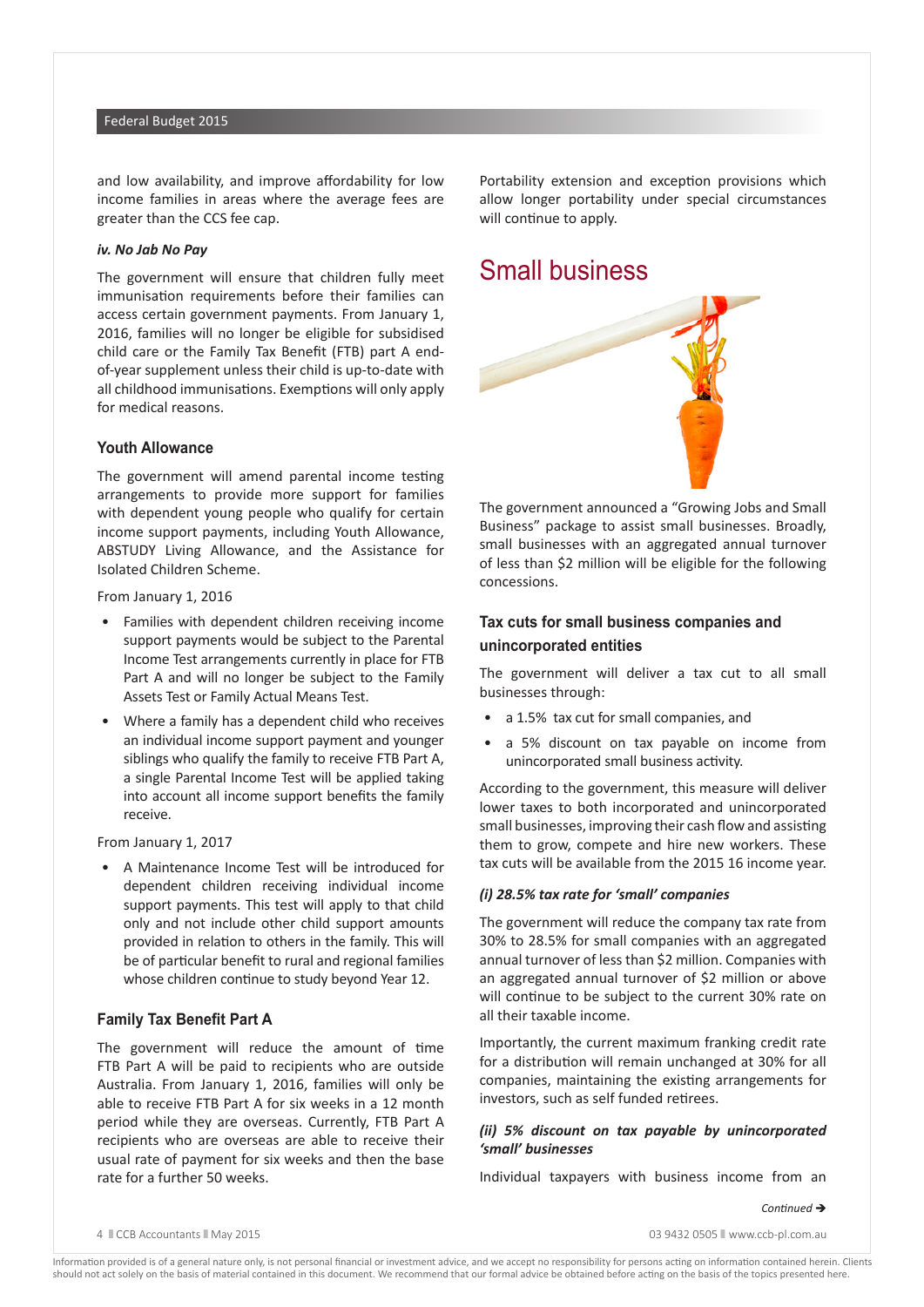unincorporated business that has an aggregated annual turnover of less than \$2 million will be eligible for a small business tax discount.

The discount will be 5% of the income tax payable on the business income received from an unincorporated small business entity. The discount will be capped at \$1,000 per individual for each income year, and delivered as a tax offset.

### *Temporary accelerated depreciation for small business assets costing less than \$20,000*

The government will significantly expand accelerated depreciation for small businesses by allowing small businesses with aggregate annual turnover of less than \$2 million to immediately deduct assets they start to use or install ready for use, provided the asset costs less than \$20,000.

This measure will apply for assets acquired and installed ready for use between 7.30pm (AEST) May 12, 2015 and June 30, 2017. Note that if a single asset costs more than \$20,000, the entire value must be allocated to a depreciation pool (see below).

The government also announced that it will suspend the current "lock out" laws for the simplified depreciation rules until June 30, 2017. The lock out rules prevent small businesses from re entering the simplified depreciation regime for five years if they opt out.

Assets valued at \$20,000 or more (which cannot be immediately deducted) can continue to be placed in the small business simplified depreciation pool (the pool) and depreciated at 15% in the first income year and 30% each income year thereafter.

The pool can also be immediately deducted if the balance is less than \$20,000 over this period (including existing pools).

From July 1, 2017, the thresholds for the immediate depreciation of assets and the value of the pool will revert back to existing arrangements.

#### **Immediate deduction for professional expenses**

The government will allow businesses to immediately deduct a range of professional expenses associated with starting a new business, such as professional, legal and accounting advice. Currently, some professional costs associated with a new business start-up are deducted over a five year period. This measure will apply from the 2015 16 income year.

#### **CGT roll over relief for changes to entity structure**

The government will allow small businesses with an aggregated annual turnover of less than \$2 million to change legal structure without attracting a CGT liability at that point. This measure will apply from the 2016 17 income year.

CGT roll over relief is currently available for individuals who incorporate, but all other entity type changes have the potential to trigger a CGT liability. This measure recognises that new small businesses might choose an initial legal structure that they later find does not suit them when the business is more established.

#### **FBT changes for work related electronic devices**

The government will allow a FBT exemption from April 1, 2016 for small businesses with an aggregated annual turnover of less than \$2 million that provide employees with more than one qualifying work related portable electronic device, even where the items have substantially similar functions.

Currently, an FBT exemption can apply to more than one portable electronic device used primarily for work purposes, but only where the devices perform substantially different functions.



#### **Employee share schemes**

In early 2015, the government released draft legislation to implement changes to the taxation of shares and rights acquired under an employee share scheme (ESS). Consultations on the draft legislation identified some minor technical changes that could be made to the legislation.

As part of the federal budget, the government announced a measure to address these issues by:

- excluding eligible venture capital investments from the aggregated turnover test and grouping rules (for the start-up concession)
- providing the CGT discount to ESS interests that are subject to the start-up concession, where options are converted into shares and the resulting shares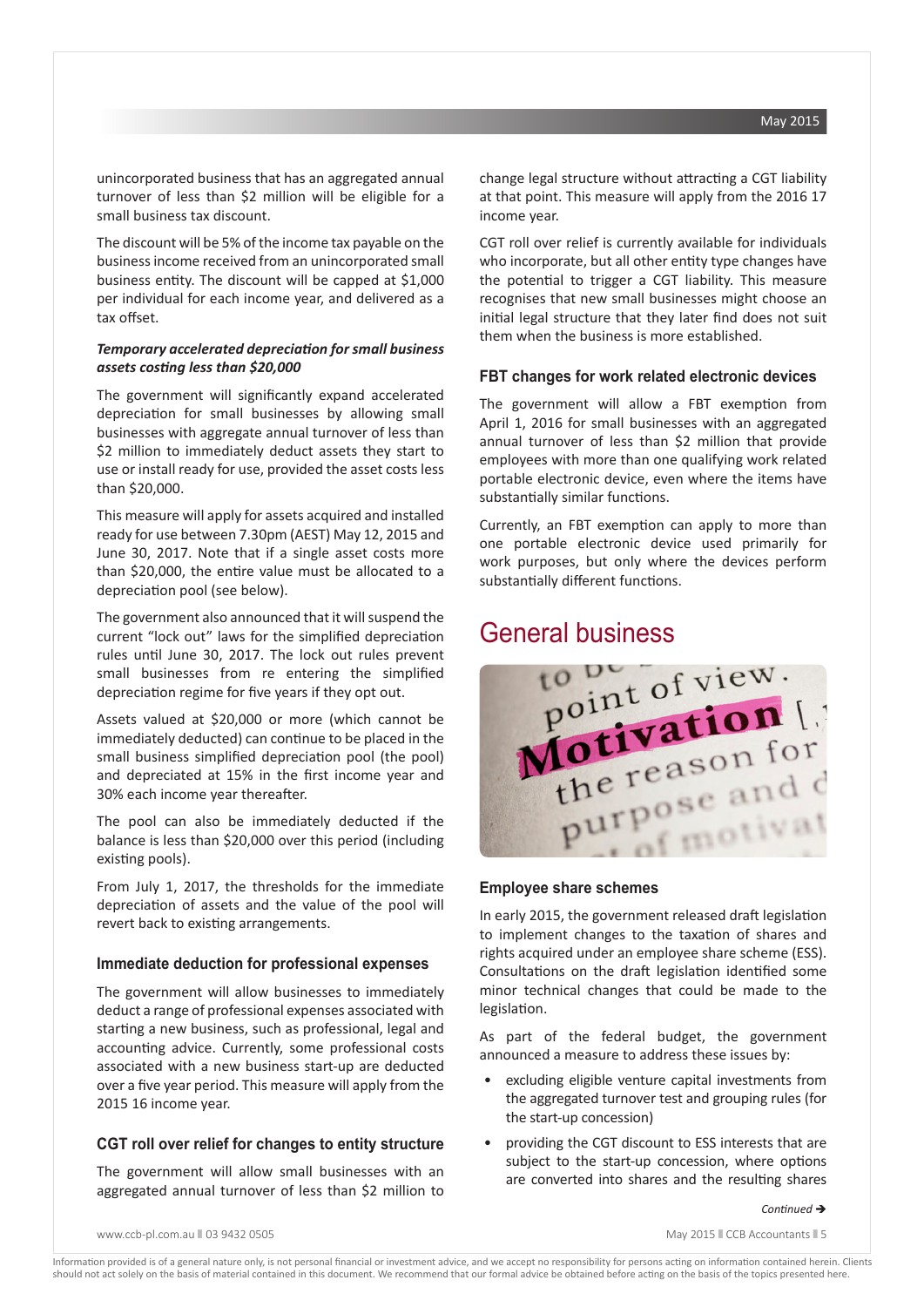#### Federal Budget 2015

are sold within 12 months of exercise, and

• allowing the Taxation Commissioner to exercise discretion in relation to the minimum three-year holding period where there are circumstances outside the employee's control that make it impossible for them to meet this criterion.

There will also be a number of other amendments to the ESS rules. These changes will take effect with the remainder of the enabling legislation from July 1, 2015.

#### **Research and development tax incentive**

The government intends to introduce a \$100 million cap on the amount of eligible research and development (R&D) expenditure for which companies can claim a tax offset at a concessional rate under the R&D tax incentive. Under the R&D tax incentive, companies with turnover of less than \$20 million can claim a refundable tax offset of 43.5% and other companies can claim a non-refundable tax offset of 38.5%.

Expenditure beyond the \$100 million cap will receive a lower offset at the company tax rate.

This measure replaces the measure announced by the previous government in the 2013-14 federal budget.

#### **Managed investment trusts**

The government announced its intention to introduce a 12 month transition period in the implementation of a new tax system for managed investment trusts (MITs). The provision of a transition period is a result of stakeholder feedback that many MITs require additional time to make amendments to their trust deeds and IT systems.

The new MIT rules will now apply from July 1, 2016. MITs will continue to be allowed to disregard the trust streaming provisions for the 2015-16 income year. However, MITs can choose to apply the new rules from July 1, 2015.

#### **Streamlining business registration**

The government will provide \$32.4 million over five years from 2014 15 (including capital of \$13.5 million over three years from 2014 15) for the Tax Office, Australian Securities and Investments Commission (ASIC) and the Department of Industry and Science, to:

- develop a single online portal for business and company registration
- publish new computer code to enable developers to build new registration software, and
- reduce the number of business identifiers.

Funding for this proposal is contingent on a second pass business case.

### **Crowd sourced equity funding for public companies**

The government will provide \$7.8 million over four years from 2015 16 to ASIC to implement and monitor a regulatory framework to facilitate the use of crowd sourced equity funding (CSEF), including simplified reporting and disclosure requirements.

According to the government, CSEF is an emerging form of funding that allows entrepreneurs to raise funds online from a large number of small investors and has the potential to increase funding options available for entrepreneurs to assist in the development of their business.

The proposed law will also remove the costly elements of transitioning to a public company, enabling proprietors of private companies to more easily raise funds from a large number of small investors.

# Tax administration



### **Serious Financial Crime taskforce**

The government announced that it will provide \$127.6 million over four years to a "serious financial crime taskforce" for investigations and prosecutions that will address superannuation and investment fraud, identity crime and tax evasion.

The aim of the taskforce is to maintain integrity and community confidence in Australian financial markets and regulatory systems. The taskforce includes eight federal agencies, including the Tax Office.

#### **Increase in value of penalty unit**

The value of all Commonwealth penalty units will increase from \$170 to \$180 from July 31, 2015. The government will also introduce ongoing indexation of penalty units based on the CPI. Indexation will occur on July 1 every three years, with the first indexation occurring in 2018.

 $Contentnued \rightarrow$ 

6 n CCB Accountants n May 2015 03 9432 0505 n www.ccb-pl.com.au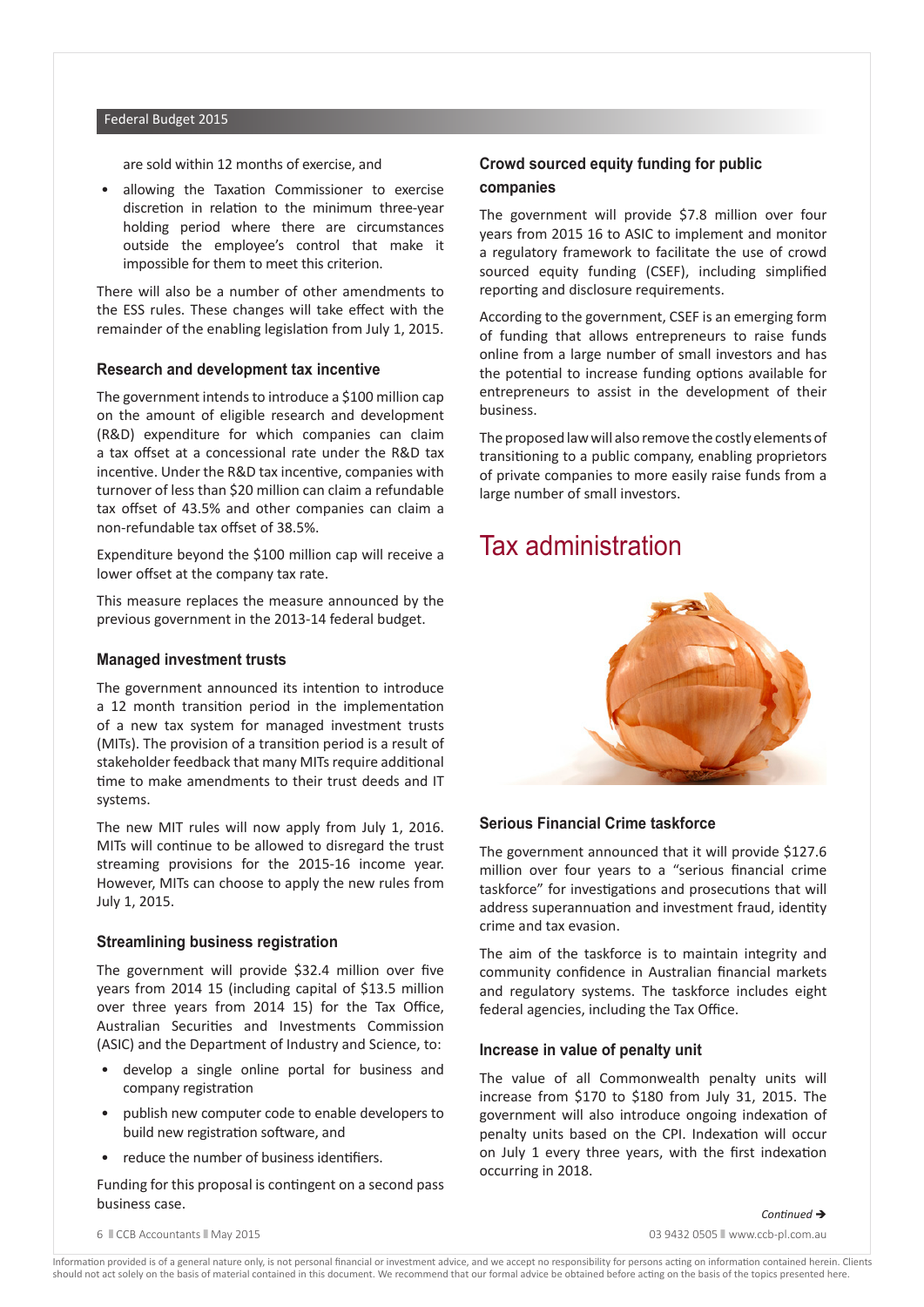#### **Goods and services tax**

#### *GST on imported digital products and services*

The government intends to extend the application of the GST to cross border supplies of digital products and services imported by Australian consumers (such as a Netflix Australia subscription).

Under the current GST law, these imports are not subject to the GST. According to the government, this places domestic businesses, which generally have to remit GST on the digital products and services they provide, at a tax disadvantage compared to foreign businesses.

This measure will result in Australia being an early adopter of guidelines for business-to-consumer supplies of digital products and services being developed by the OECD as part of the OECD/G20 base erosion and profit shifting project. The proposed measure will apply from 1 July 2017.

Note: This change will require the unanimous agreement of the states and territories prior to the enactment of legislation.

#### **Fringe benefits tax**

#### *Cap for salary sacrificed meal entertainment and entertainment facility leasing expenses*

The government will introduce a separate single grossed up cap of \$5,000 for salary sacrificed meal entertainment and entertainment facility leasing expenses (meal entertainment benefits) for employees. Meal entertainment benefits exceeding the separate grossed up cap of \$5,000 can also be counted in calculating whether an employee exceeds their existing FBT exemption or rebate cap. All use of meal entertainment benefits will become reportable.

Currently, employees of public benevolent institutions and health promotion charities have a standard \$30,000 FBT exemption cap (this will be \$31,177 for the first year of the measure, due to the Temporary Budget Repair Levy) and employees of public and not for profit hospitals and public ambulance services have a standard \$17,000 FBT exemption cap (this will be \$17,667 for the first year).

In addition to these FBT exemptions, these employees can salary sacrifice meal entertainment benefits with no FBT payable by the employer and without it being reported. Employees of rebatable not for profit organisations can also salary sacrifice meal entertainment benefits, but the employers only receive a partial FBT rebate, up to a standard \$30,000 cap (\$31,177 for the first year). This measure will apply from April 1, 2016.

# **Superannuation**



In the 2015-16 federal budget, the government reiterated that it will not introduce any new superannuation taxes during this term of government. Accordingly, no new superannuation measures were announced, including any changes to the limited recourse borrowing arrangements.

The budget does however include certain marginal measures that were previously advised:

- Early super access for terminal illness: For those with a terminal medical condition, from July 1, 2015 the life expectancy period for full access to superannuation benefits to be extended from 12 to 24 months.
- Defined benefit super schemes: Commencing January 1, 2016 a 10% cap will be applied to the deductible amount of defined benefit income streams for the social security income test.
- Supervisory levies: These will be increased to allow full cost recovery from 2015-16.
- Lost and unclaimed superannuation: The reporting obligations will be streamlined from July 1, 2016.

#### **Pensions**

The budget confirmed a number of measures affecting pensions that were previously announced.

#### *(i) Rebalance asset test thresholds and taper rate*

The government intends to increase the asset test thresholds and the withdrawal rate at which pensions are reduced once the threshold is exceeded.

#### **Asset test thresholds**

The assets test threshold ("assets free area") will be increased:

- for single home owners from \$202,000 to \$250,000
- for couple home owners from \$286,000 to \$375,000.

#### $Contentnued \rightarrow$

www.ccb-pl.com.au || 03 9432 0505 May 2015 || CCB Accountants || 7